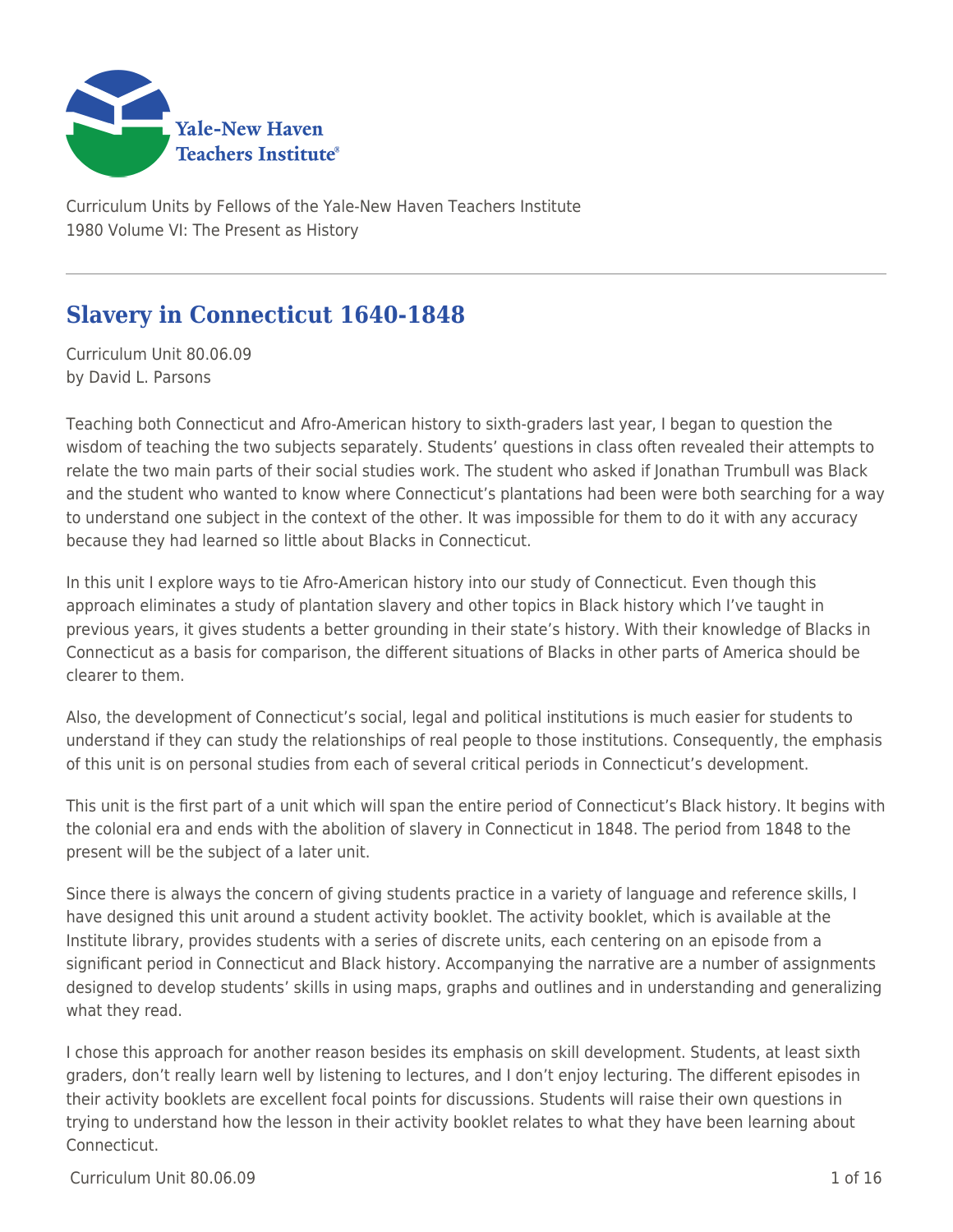The study of Connecticut is a year-long endeavor in sixth-grade social studies, and the activity booklet is designed to be used periodically throughout much of the year. The main reason I would not recommend using it as one unit is that much of the immediate impact of the episodes is lost that way. When the activity booklet is used in conjunction with other lessons on Connecticut, it complements them rather than appearing as an afterthought.

Before teaching anything, it is important to know what you expect the students to learn. This unit touches on so many areas of historiographical controversy that that question is one of vital importance here. The following discussion of Connecticut Black history provides both a background for teachers to use in working with the activity booklet and reveals my own bias in selecting and writing the episodes contained in the booklet.

# *Slavery in Colonial Connecticut*

Origins : The first Blacks came to Connecticut soon after the first settlements were founded. Colonial records note Black servants as early as 1660, and there is evidence that at least a few Blacks lived in Connecticut as early as 1640. Although no one is sure how they came to Connecticut originally, Connecticut's first Black residents were not held in life bondage, and their bondage was not hereditary. When their White owners deemed their purchase price repaid, the first Black slaves were released.

Slavery was also not an exclusively racial institution; it applied to Indians and Whites as well. Habitual White criminals were periodically sold into servitude in the West Indies. Whether this condition was hereditary slavery or "life at hard labor" is impossible to tell from Connecticut records. In any event it was infrequently applied as a punishment.

Indian slavery was far more common. An ancient custom and one the Indians practiced, the enslavement of captives in the Indian wars did not work out well for the Puritans. It introduced a dissident element into Puritan society that proved resistant to subjugation or conversion. There were too many places for Indians to run, too many Indians who were not slaves, and too many opportunities for them to revolt to make Indians trustworthy slaves. Furthermore, their society had little prepared Indians to work as laborers on farms or as domestic servants.

One colonial law of the period affected Black slaves, but it was aimed mainly at protecting the colony against its Indian captives. In 1660 the General Court of Connecticut ordered "that neither Indian nor negar servants shall be required to train, watch or ward in the Colony." Phrased as an exemption from service, the law was an effective way to keep from arming a part of the population colonists feared.

The growing West Indian and African trade gave the colonists the opportunity to trade their Indian captives for more desirable Black slaves. Indian slavery waned as the Indian population of Connecticut was decimated in the wars of the late 1600's. For a time Indian slaves were imported from other colonies, but the arrival of captive Tuscarora warriors from South Carolina led in 1715 to the banning of the Indian slave trade in **Connecticut** 

Colonists found the large group of Tuscarora warriors difficult to control. Blacks were preferred for several reasons. They had no place to run to, no tribe to assist them in a rebellion, and they seemed more able to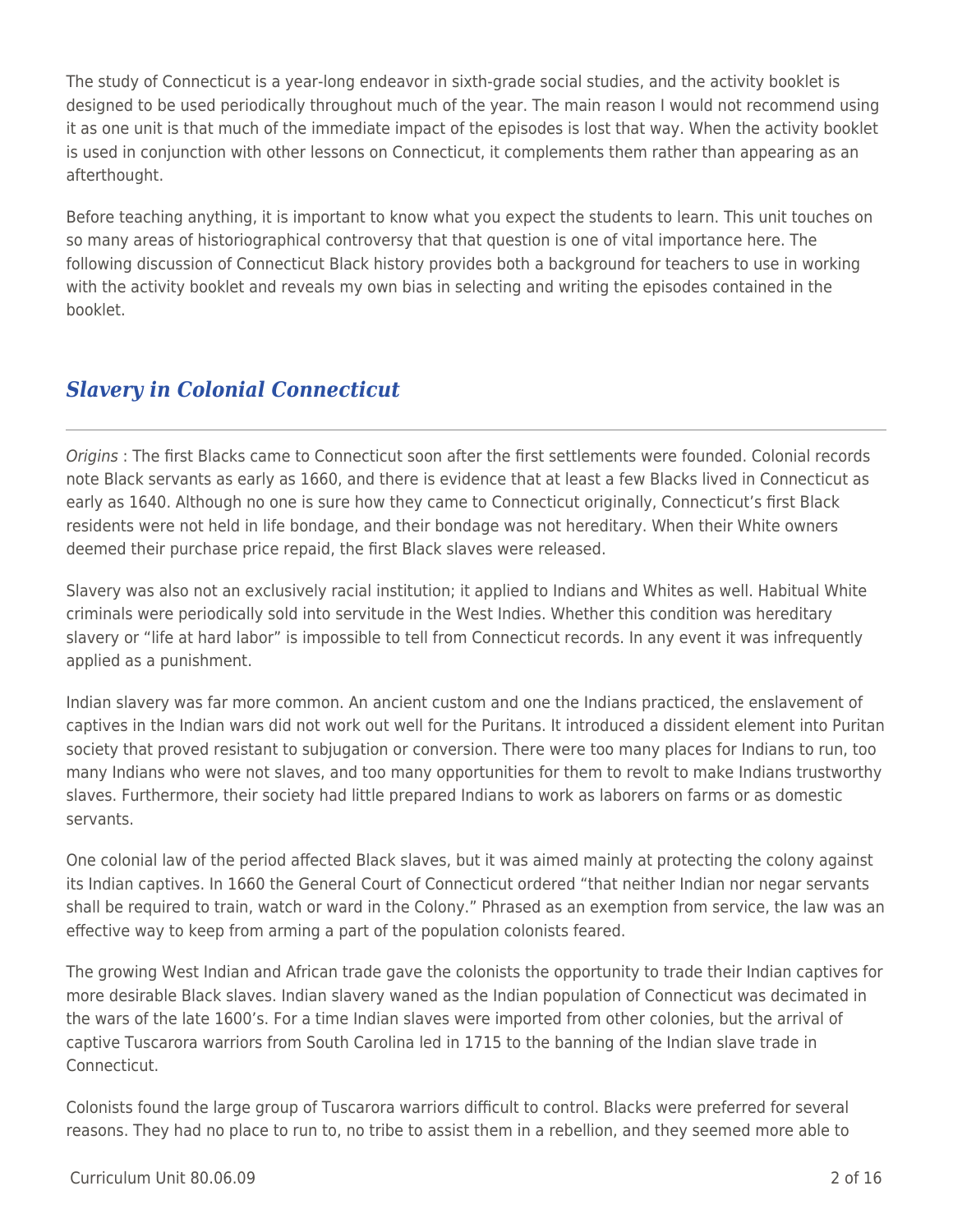adapt to European ways. Also, as trade increased with Africa and the West Indies, it was easier to buy Black slaves than to capture Indian ones.

As the Black population grew, servitude in Connecticut became slavery for life and it became hereditary. There was no opposition to hereditary slavery among Whites. It made economic sense and it kept Blacks under control. Although slaves and free Blacks had legal rights and a part in the society, they were not accepted as equals and not fully trusted.

The growth of Black slavery in Connecticut prompted Puritan leaders to justify it. Puritan Connecticut held religious freedom as one of its guiding principles, but it was an intolerant and rigid society. There was a firmly hierarchical social order, based on a clear understanding of the importance or worth of each member of society. Little tolerance existed for any other religious viewpoint. Puritan leaders embraced those parts of Leviticus (25, 45, 46) which support slavery. A second justification was the notion that slavery gave Blacks the opportunity to live Christian lives in America. To this end the state encouraged slave owners to educate the children of their slaves as Christians and teach them to read.

The profits to be made in the slave trade prompted British merchants in the 1600's to increase their shipments of Blacks from Africa to the colonies. In 1680 there were only thirty slaves in Connecticut; by 1774 over 6,500 people, or 3.4% of the population, were Black slaves. There were very few free Blacks, probably fewer than ten by some accounts.

### *Activity Booklet*

It is important to consider several points in discussing the origins of slavery in Connecticut. A general discussion of slavery in ancient times would serve as a good introduction to the topic. A study of documents concerning the enslavement of Indians, Whites and Blacks in colonial Connecticut leads to three major concepts of slavery: as a result of war, as a punishment and as an economic convenience.

The activity lessons for this part of the unit focus on these three concepts. Each of the accounts is fictional but it is based on a character mentioned in colonial documents and on general conditions that prevailed in Connecticut around 1700.

Abda : Abda is a mulatto servant who escapes from his master, Mr. Richards, and is sheltered by another White man, Captain Wadsworth. His master reclaims him and seeks damages from Captain Wadsworth. Abda sues for his freedom. Legally this case is significant because it establishes hereditary servitude, the notion that the children of a female slave are the master's property. There is also the idea that even as early as 1700 not all Connecticut Whites were in agreement about slavery. There is also the question of Abda having the right to sue his master in court, a right which Southern slaves did not have. It is significant that Abda's suit was largely based on his "White blood." That race and slavery were linked even by slaves at that time says a great deal about the nature of the institution.

The fictional account makes use of the basic situation and the names, but I take some liberties. The judge's legal language is simplified; Mr. Richards makes arguments that were not his but John Davenport's; and Captain Wadsworth becomes something of an early, religious abolitionist.

The lesson contains reading comprehension exercises and vocabulary words as well as some discussion questions.

 $C$ urriculum Unit 80.06.09  $\overline{3}$  of 16 Quinasset : Quinasset's narrative is not based on the account of a real slave as Abda's was but is a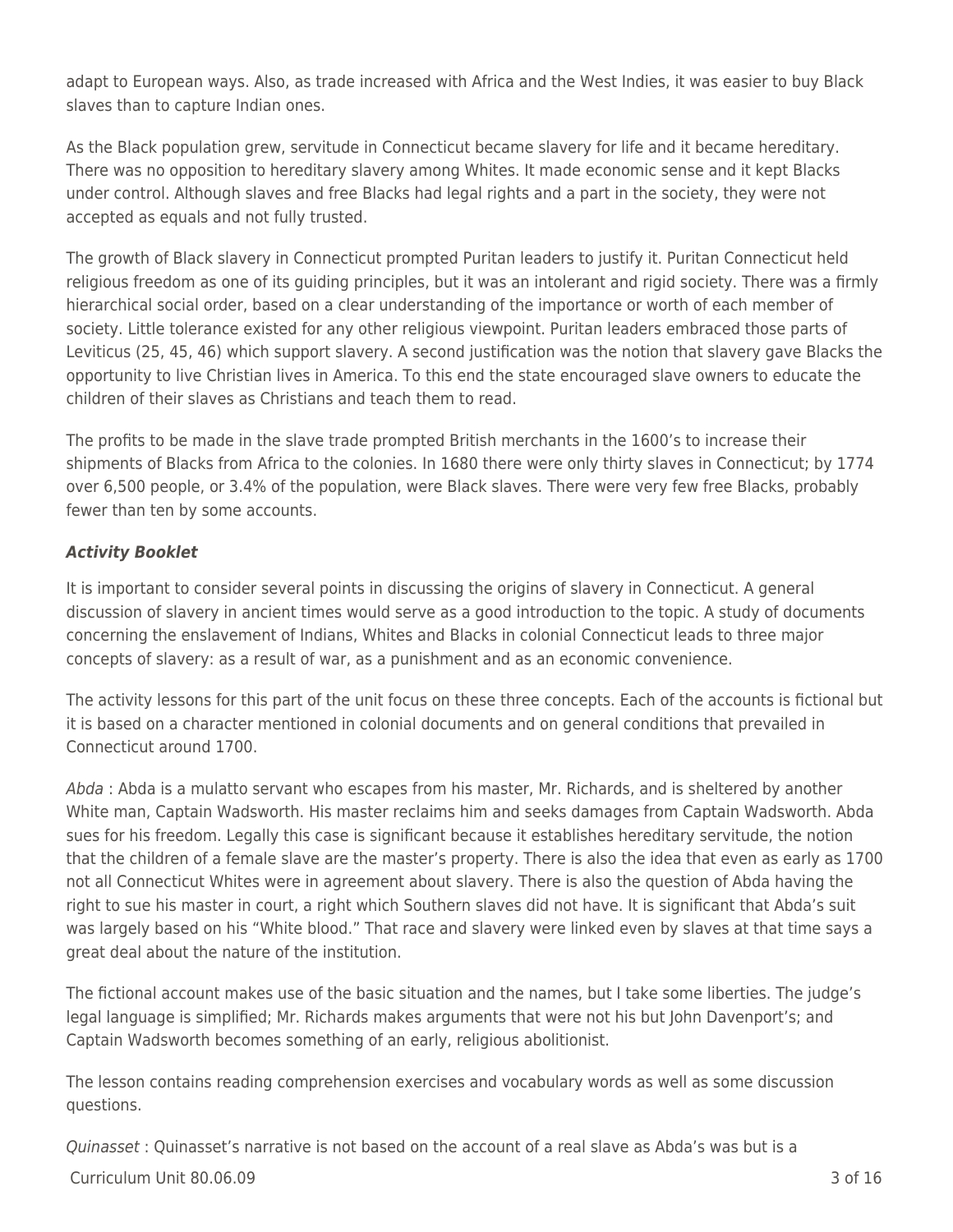combination of several characters. Her situation is similar to several situations encountered by early Connecticut Indians.

Quinasset is taken captive after King Phillip's war. Her father has been killed. Her brother is sent to Barbados and her mother and other sister are sent as servants to other parts of Connecticut.

The main points of the story are the colonists' treatment of captives, the confusion which arises over how to deal with warriors, women and children and the fear of Indians which the colonists show.

This again is a reading comprehension lesson.

Henry Wentwood : Henry is a White "slave" sent to the West Indies for his crimes. This is largely a vocabulary and map skill lesson centering around the relationships of England's early colonial settlements with one another. The central point is that Henry's crimes are serious, but that his sentence to slavery is limited to four years. This may seem like an extreme punishment by today's standards but it was considerably less harsh than Abda's or Quinasset's.

Skill Lesson : The fourth lesson is a combination chart and map lesson on the growth of Connecticut's Black population and its distribution around the state.

### *The Black Code*

As the Black population increased, Connecticut's lawmakers enacted more and more laws to control it. The socalled Black Code was a series of laws passed between 1690 and 1730 which described the rights and responsibilities of slave and master.

The Black Code formalized slavery in Connecticut. There were no laws specifically forbidding slavery, and custom and the laws controlling it combined to give slavery legal standing in Connecticut. The early Capital Law of 1642 which prohibited stealing "man or mankind" was interpreted to mean only White mankind.

Black servants were required to carry passes outside the town or be treated as runaways. Sellers of liquor were not allowed to serve Blacks without permission from their master. It is not clear what was done to Blacks who drank without permission. Blacks were not allowed to sell items without proof of ownership or written permission from the owner. Blacks were liable to whippings for disturbing the peace or "offering to strike a white person." Blacks found outside after 9:00 p.m. without a pass could be whipped. Whipping was also the punishment for slaves who used unseemly language.

This group of laws applied equally to free and slave Blacks, but free Blacks who were well-known and responsible local citizens were exempted in some towns. The law concerning liquor is interesting in that it also applied to minors and apprentices. Some writers assert that this demonstrates the Black slaves' position to have been closer to that of life apprentice than that of chattel. This point also makes sense in light of a section of the Black Code enacted in 1730. Slaves were allowed to give evidence in court, to enter petitions and pleas and to make complaints.

Two other parts of the code which were not meant to harm Blacks effectively discouraged manumission. These were sections dealing with the responsibilities of masters and towns to freed slaves. To discourage the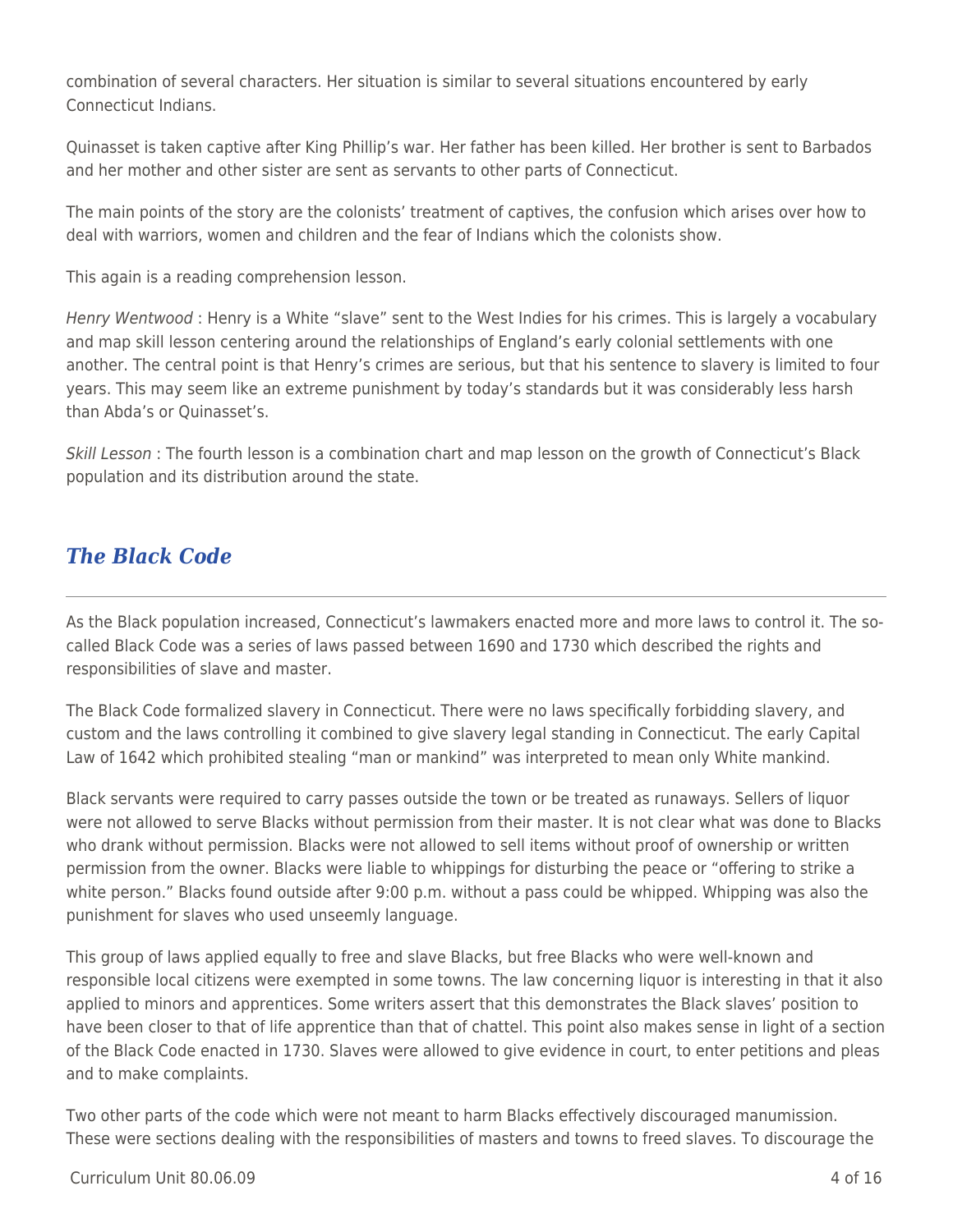wholesale freeing of old or infirm slaves, masters were required to provide for any Black whom they freed if ever he came to want. The second act specified that the town would provide for any needy ex-slave and sue the former master to recover expenses if the master refused support. Designed to save the town the expense of supporting former slaves, the laws served in numerous cases to prolong slavery.

#### *Activity Booklet*

The Black Code is interesting for the several ways in which it differs from Southern slave codes. Probably most significant are the rights of slaves in court. They were obviously considered members of the society with very specific rights despite their bondage. Crimes against slaves were treated no differently from crimes against Whites, although there were practical differences. The stories in the next two lessons attempt to bring out some of the differences between the rights of Blacks and Whites in Connecticut.

Hagar : Hagar is suing her master for her freedom on the grounds that her master's father had promised her her freedom just before he died. Her case is clear, but what is important is that she is given an opportunity to present it, and that the testimony of other Black servants is admissible.

Although this is a reading comprehension lesson, it leads easily to a discussion of a more general nature on slaves' rights and the concept of manumission.

Jason : The slave Jason runs afoul of the Black Code while on an errand for his master. With him are a free Black and a White apprentice. The differences in their punishments and in the treatment they receive in court are the central points this story makes.

This is also a reading lesson.

Skill Lesson : The students are given a chart of the basic elements of the Black Code and are required to interpret the chart in order to answer questions about the code.

### *Social Conditions*

Although their rank was at the bottom of Puritan society, the Blacks of colonial Connecticut did have a place in the social order. They were expected to follow the Christian principles by which their masters lived. They attended the same Congregational churches as their masters, usually sitting in their own sections, and worshipped with the families they served.

Slavery was paternalistic in Connecticut, with slaves treated as irresponsible junior family members on some occasions and nearly as equals on others. There were farmers in Eastern Connecticut, particularly in New London and Norwich, who operated large farms with slave labor, but slaves and free Black servants were used primarily as domestic servants and hands on family farms. Many of Connecticut's early leaders, including John Davenport, Theophilus Eaton and a long list of ministers, owned slaves. Ministers often entrusted the complete management of a farm to their slaves while they tended to their religious duties.

There are cases of slaves who were freed or who purchased their freedom during the colonial period, but they were individual instances of generosity, conscience or industry. The movement to rid Connecticut of slavery began to take hold of the public imagination at a time when Connecticut citizens were chafing under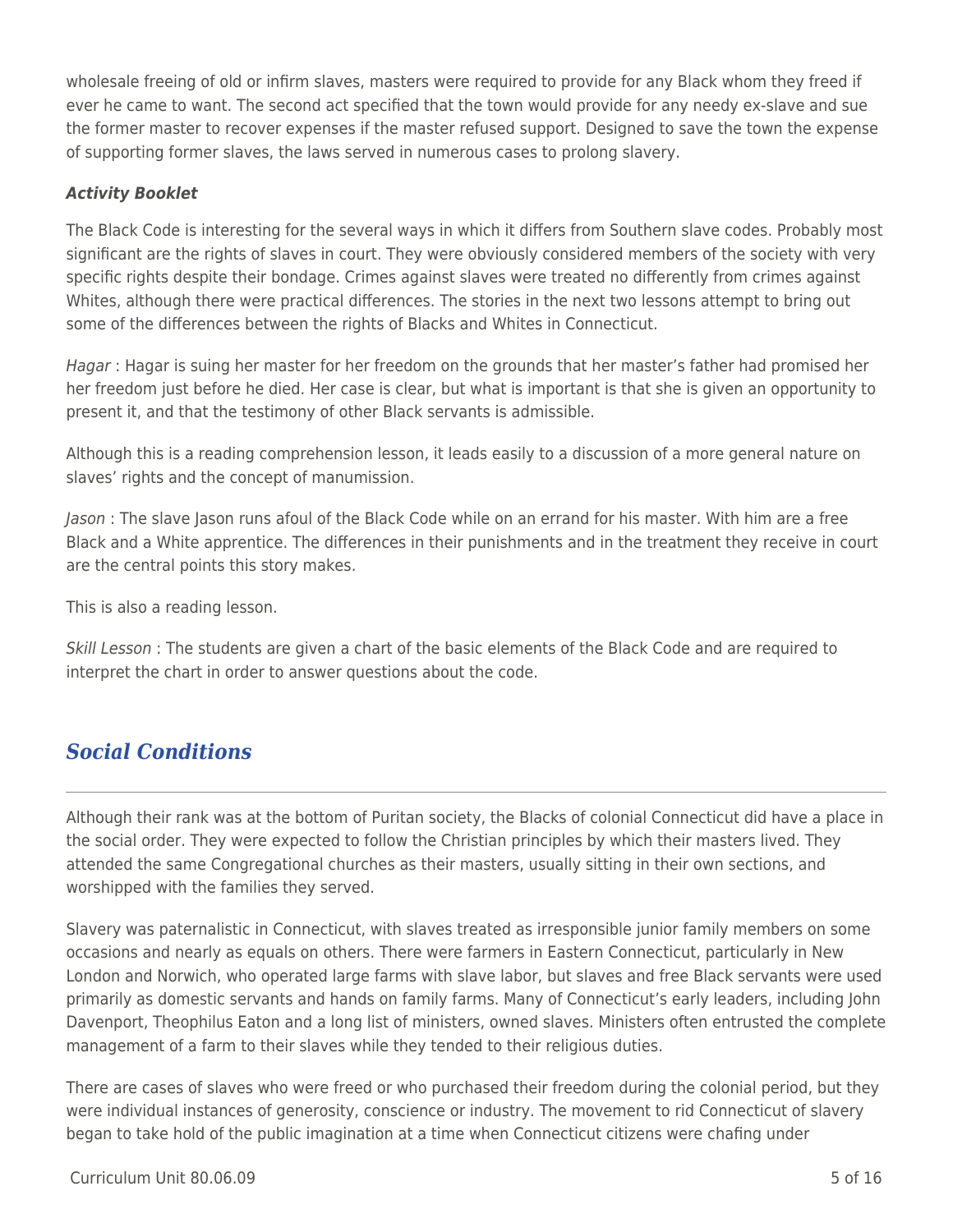restrictions imposed by England on their own political freedom.

#### *Activity Booklet*

The two stories in this unit are not drawn from legal cases but from a composite of narratives and secondary sources. There is more imagination applied here than in other sections of the activity book, but the essential details are as authentic as I could make them.

In both stories I try to present a concise picture of what it was like to live as a slave in Connecticut around 1750. The two slaves Timon and Sarah have very different lives. Timon is a hired hand on a large farm in New London County. Sarah is a housekeeper for a minister's family in Hartford. Discussions of these two stories could center around how their lives differed from those of Southern slaves seen on Roots or described in other reading students may have done.

## *Slavery in Revolutionary Connecticut*

Opposition to Slavery : There is considerable controversy surrounding the decision of Connecticut lawmakers in 1774 to halt the importation of slaves. Earlier in the year an article had appeared in the Norwich Packet which condemned slaveholders for their hypocrisy. In a time when there was increasing dissatisfaction with English control, how could Christians justify their own enslavement of Blacks? The Reverend Levi Hart of Preston condemned slavery from his pulpit for much the same reason in September of 1774.

Still, when the law to ban the importation of slaves was enacted, it included the phrase "whereas the increase of slaves in this Colony is injurious to the poor and inconvenient." Free White workers could not compete with slave labor and were pressuring their representatives to limit slavery. The spirit of enlightenment was not behind this law. Connecticut Whites had long shown a tendency to limit and control the Black population. There was no economic reason to allow its increase. Craftsmen often trained slaves in a trade, saving the higher cost of hiring journeymen or the inconvenience of using apprentices.

A final argument in favor of the law was the political one that to halt the slave trade into Connecticut deprived England of a source of profit; it was thus a blow for freedom. Connecticut merchants were not heavily involved in the slave trade like some in Boston and Newport; the state could afford to halt it. Any humanitarian impulses such an action may have indulged were secondary.

The spirit behind the Gradual Emancipation Acts of 1784 and 1797 was more clearly humanitarian. The gradual nature of the emancipation was the result of Puritan political conservatism and respect for property rights, even those of slaveholders. The agitation for emancipation which began in the 1770's grew during the Revolution and was strengthened by two factors. First, Blacks from Connecticut served loyally in the Continental Army. Second, as a direct result of this service many Blacks were freed.

The Act of 1784 provided that slaves born after 1784 would be free at the age of twenty-five. The Act of 1797 reduced that age to twenty-one, bringing slavery in line with apprenticeship. The comparison many contemporary writers made between this abbreviated slavery and apprenticeship has several flaws. Slavery was not voluntary it did not involve a contract; and slaves did not receive money, clothes and professional standing at the end of their servitude. The only basis for comparison is the similarity between a slave's and an apprentice's rights.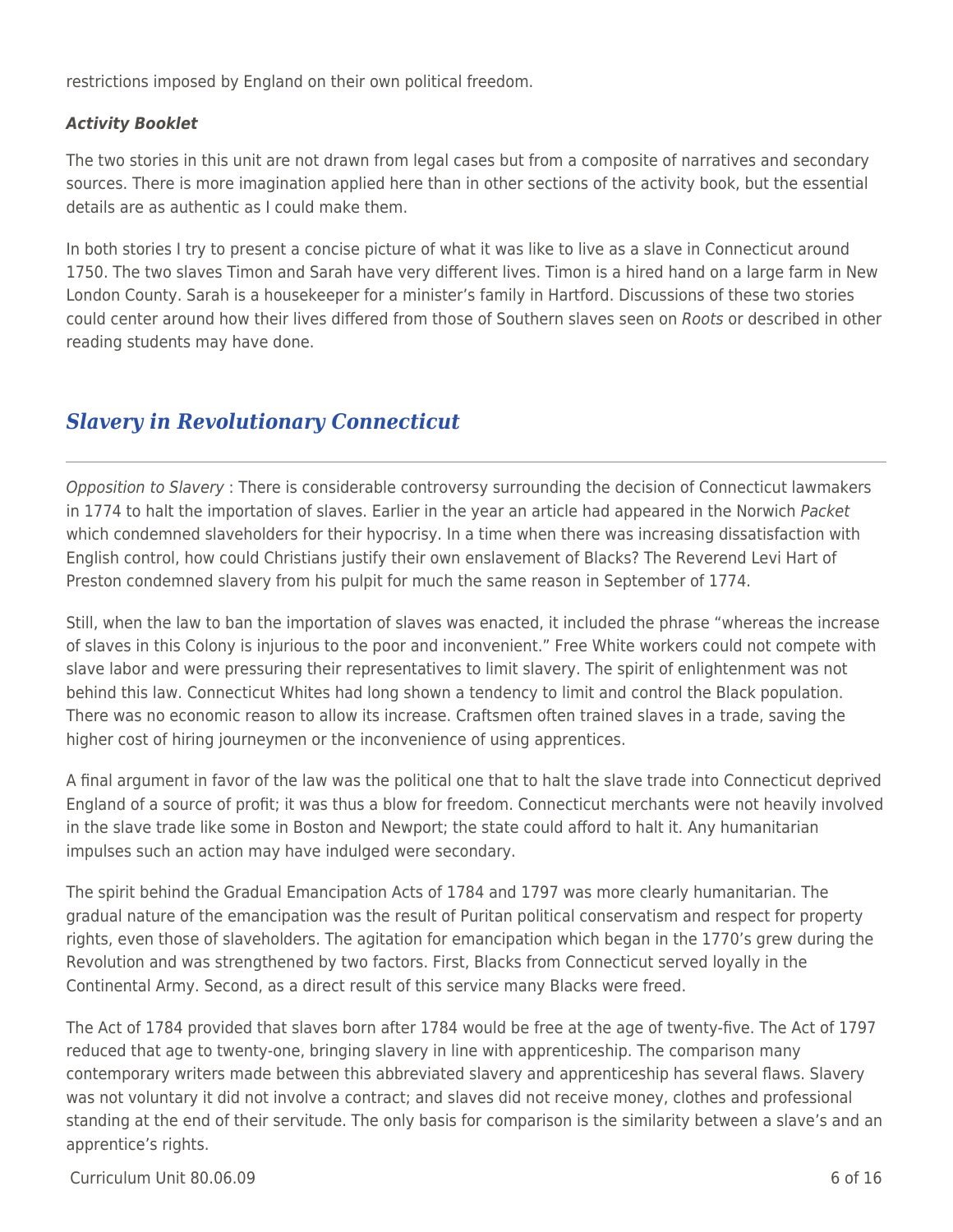#### *Activity Booklet*

What strikes me as most important about Connecticut's Gradual Emancipation Law and the earlier ban on slave trading is the balance they achieved between revolution and practicality. The lessons for this section are vastly different from those I devised for earlier sections. The first is simply a historical narrative. The second is a graphing exercise on the slave/free Black population balance in Connecticut. The third is a biography of James Mars, one of the unfortunate slaves who was born a little too early to qualify for emancipation.

### *Black Soldiers*

From the time of the Law of 1660 Blacks did not train in the Connecticut and town militias. They did, however, fight in the Revolutionary War. A few free Connecticut Blacks fought in the Lexington, Concord and Boston campaigns of 1775, but they were excluded once the colonies began to organize their military forces more formally in 1776. Both prejudice against an integrated army and fear of slave insurrection led to their exclusion.

What changed the situation was military necessity. To win the war, the Continental Congress needed a standing army and it imposed quotas on the thirteen colonies to raise that army. By 1777 Blacks, both free and slave, were joining the Continental Army.

Service in the army was often a way for Blacks to achieve freedom. Some slaves were freed by patriotic masters to serve. Some slaves served in place of their masters, with freedom as their reward at the end of their enlistment. Some slaves used their enlistment bounty to buy their freedom. Some slaves served with no promise of freedom, but accompanied their masters out of loyalty or for adventure. Adventure and the bounty moved many free Blacks as well as Whites to serve. Whites preferred militia units, however, because they could stay closer to home. Few Blacks were encouraged to join local militias.

Blacks served in integrated units as combat soldiers and sailors. They were not relegated to the largely service roles they filled in later American armies. In fact, except when soldiers had such surnames as Africa or Negro, there is no way to tell Black from White soldiers on Continental muster rolls.

Some Black Americans served in the British Army, but very few were Connecticut Blacks. The British offered freedom to Black slaves who would join their army, but no major British units were stationed in Connecticut. Blacks from Connecticut had to run away to New York to reach the British.

### *Activity Booklet*

In this section I have used five fictionalized biographical sketches to show students the different conditions under which Black men fought in the Revolution. Each sketch is about a Black man who served honorably in the war. I have used real names and real conditions of enlistment, but the details are fiction.

Caesar Stewart : Caesar Stewart was one of the few Connecticut Blacks who fought with the Minutemen at Lexington and Concord, but he was not allowed to reenlist once the militia reformed in 1776. In 1777 he joined the Continental Army, in which he served until his death in battle in 1778. A free man, Stewart joined for adventure, to protect his home and for the bounty.

Gad Asher : A slave, Gad Asher was allowed by his master to enlist in 1777. Asher's master freed him in 1780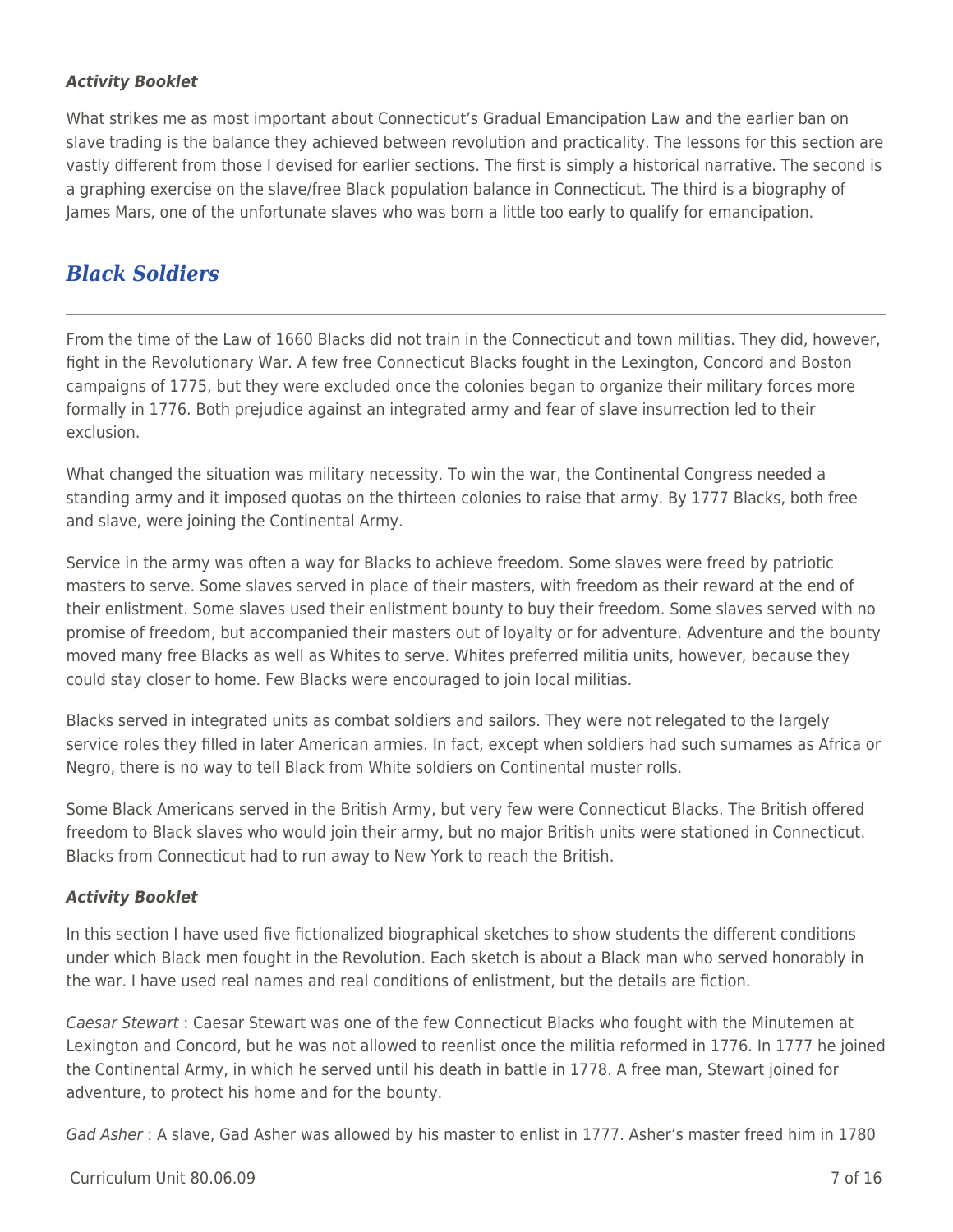in gratitude for his service in the army. The master's motives were not wholly generous or patriotic, since Asher served in his master's place.

Jack Arabas : Arabas' case was a famous one in Connecticut. He served for six years in the Continental Army and was awarded several citations for bravery. His master reclaimed him as a slave after the war. Arabas sued for his freedom and won. There was considerable public support for Arabas due to his war service.

Jason Yawpon : Yawpon was enlisted by his master and served beside him for three years. He was never promised freedom and saw military service as one more duty assigned to him by his master. He died a slave.

James Cromwell : Cromwell belonged to a Tory who left Connecticut for Long Island in 1776. On Long Island his master enlisted Cromwell in the British Army. Very few Connecticut Blacks fought for the British Army and it was to Cromwell's credit that he deserted to the Continentals as soon as he was able.

## *The End of Slavery: 1797-1848*

As Connecticut's slaves were subject only to limited servitude and hereditary slavery was abolished, the concerns of Connecticut's Blacks centered on improving their social position and working to free slaves in the south. These two issues are not really a part of this unit, but I do want to describe briefly the general conditions which Connecticut's Blacks faced in the early nineteenth century.

Social Conditions : By 1800 83% of Connecticut's 6,281 Blacks were free, and by the time general emancipation was enacted in 1848 there were only six slaves left in the state. The revolutionary ideas of the last century had released them from bondage, but Connecticut's Blacks were little better off free than they had been as slaves. They could testify in court and own property, but their place was still at the bottom of society. They could not vote; they were not welcome as social equals in the educational and social institutions of the state.

Simultaneous with the movement toward manhood suffrage was the disfranchisement of Connecticut's Blacks. Theoretically, free Blacks who amassed enough land could have voted, but in 1818 a state law specifically denied Blacks the vote. Connecticut was the only New England state to disfranchise Blacks. Blacks were voting regularly in Massachusetts before the Civil War. In 1847 and 1865 the Connecticut General Assembly convincingly voted down Black suffrage. Only with the passage of the Fifteenth Amendment in 1869 could Blacks vote in Connecticut.

With the beginnings of industrialization free Blacks in Connecticut began to move from the rural areas and small towns into the cities. Living in strictly defined neighborhoods Blacks formed a separate community within the cities. They lived in poor, shabby neighborhoods and held low-paying jobs. The only potential for advancement was through professional or commercial service to their own community. In this Blacks in cities had some benefits denied Blacks who remained in smaller towns. In these towns Blacks were firmly held at the lowest levels of society. Only a few Black farmers were able to prosper in rural areas; others lived much as they had as slaves, working as field hands.

Blacks were not the only people in Connecticut who moved to cities during this period. The high birth rate in Connecticut coupled with continuous immigration from Northern Europe meant that virtually all good farmland in Connecticut was claimed by 1800. Children of farmers either moved west to farm or abandoned farming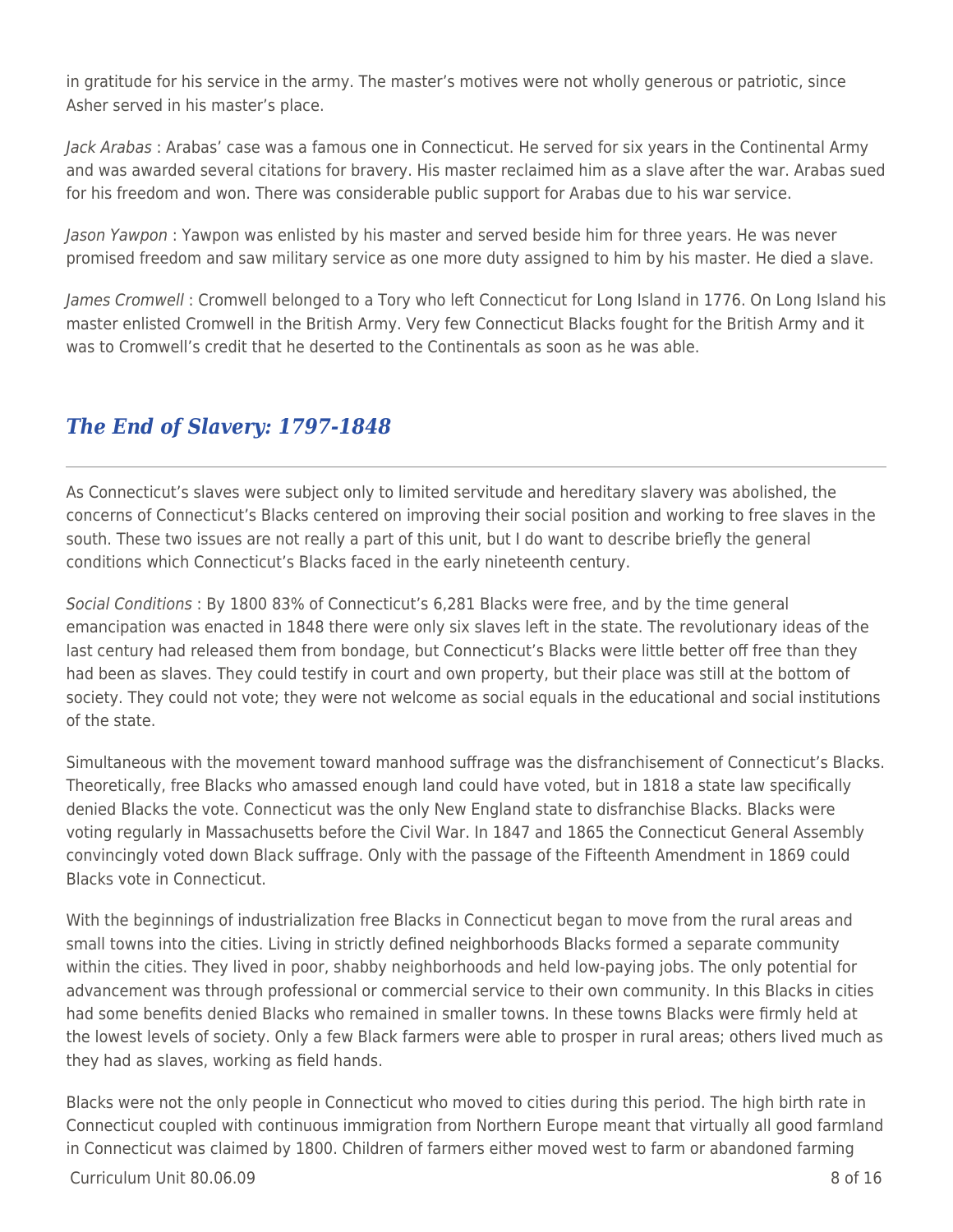and moved into the cities. This population shift effectively prevented Blacks from working in the early waterpowered factories in Connecticut. White workers were nearly always given preference.

The coming of steam-powered factories in the 1830's boosted Connecticut's industrial growth, but this coincided with the mass immigration in 1845-1846 of the Irish following the potato famine. The immigrants served to push the Blacks one notch lower on the social scale by competing directly for those few jobs above the menial level that Blacks had been able to hold. Blacks were squeezed out of municipal and construction jobs they had held earlier in the century.

Although some Blacks held skilled jobs in larger cities like New York and Philadelphia, they were largely within the Black community. Connecticut's cities rarely had Black populations exceeding five percent during the period and the small size of these cities (2,000-10,000) meant that Black populations were too small to support much independent economic activity.

Education : Blacks were admitted in small numbers to local schools in Connecticut as early as the 1780's, but these were exceptional cases. The state of public education in Connecticut improved markedly in 1795 when proceeds from western land sales were used by the state for schools. For the next twenty-five years grade schools in Connecticut were of good quality, and in most communities Blacks attended. Their life was not pleasant in these schools and there was no opportunity for them to go on to public secondary schools. Blacks in larger communities suffered because they were provided with separate—and inferior—schools.

When the state withdrew support from grade schools in 1820, the towns allowed them to decline in quality. In the public schools Whites received poor educations and Blacks, worse.

Henry Barnard as head of education for the state in 1839 and again in 1849 labored to improve public education, but his efforts were of little benefit to Blacks. By 1869 Black children in Connecticut were either unwelcome pupils in small town schools or pupils in inferior all-Black city schools.

Higher education was worse. Few Blacks were admitted to public high schools and few could afford private academies. The social ostracism suffered by Black students in private schools severely limited their numbers there. Much the same was true of Blacks in Connecticut's private colleges and universities. A few exceptionally determined Black men made it through Amherst, Yale and other White colleges, but most Black college graduates had gone to Abolitionist-dominated institutions like Oberlin, Oneida and New York Central College.

Two clear examples of the problems of Black education in Connecticut are the attempt to establish a Black manual arts school in New Haven and Prudence Crandall's efforts to run a private boarding school for Black girls in Canterbury. The townspeople of New Haven in 1831 vehemently objected to the idea of a Black school in town as "incompatible to the prosperity" of Yale and other area colleges and "destructive of the best interests of the city." Prudence Crandall, by operating a boarding school for Black girls, touched off a controversy which resulted in action by the General Assembly. In 1833 it became a crime in Connecticut for any person to open without permission of the town a school for Blacks from other states or countries.

### *Activity Booklet*

The two episodes I have chosen for this final section of the unit are concerned largely with White feelings toward slavery and Blacks in Connecticut. Both are well-documented historical events which I have attempted to simplify without altering the basic facts or outcome.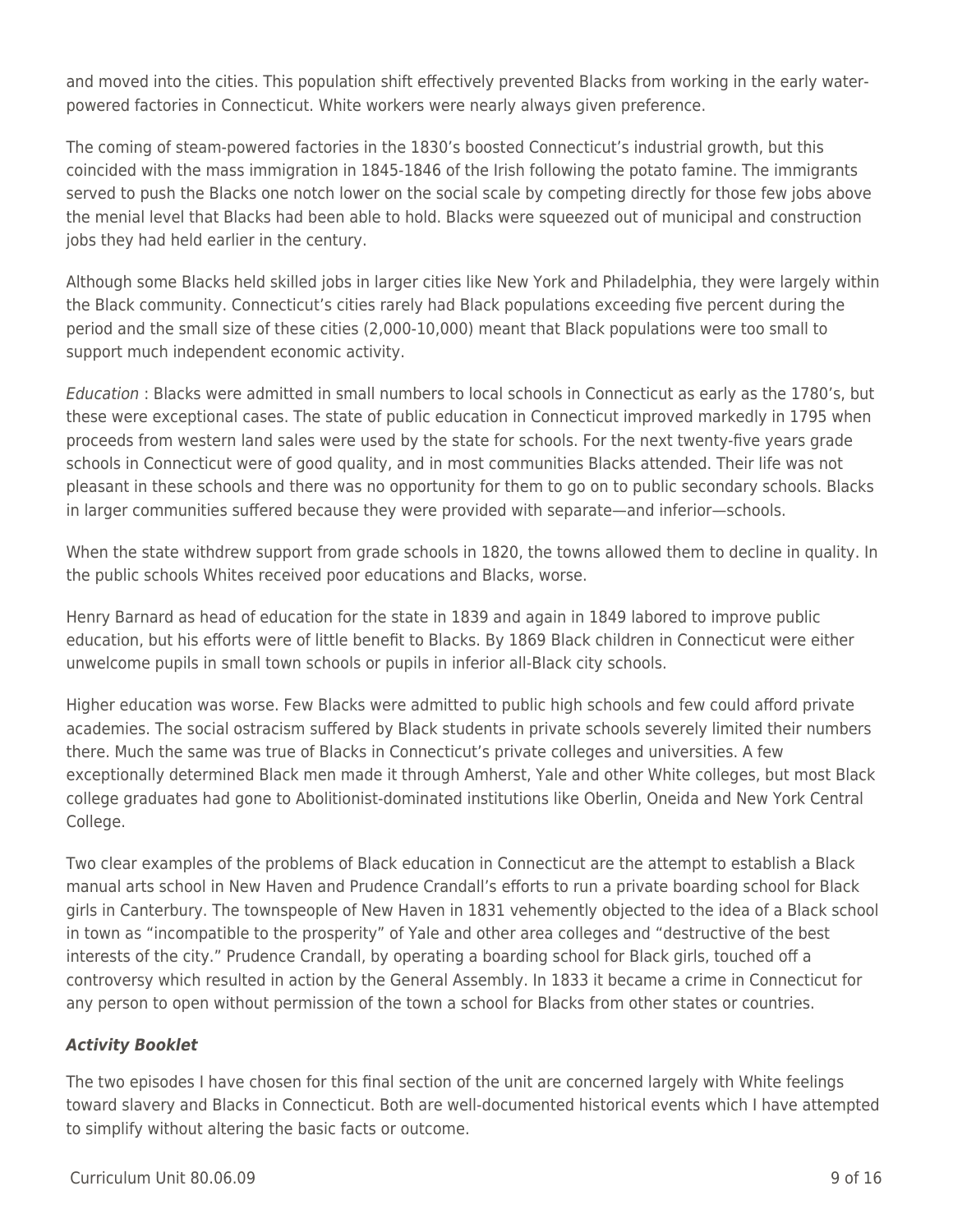Both occurred in the 1830's and both were the subject of a major controversy. The first is the Amistad Affair. The second is Prudence Crandall's case, which I present as a play.

The Amistad Affair concerned slaves captured in Sierra Leone who had seized control of their slave ship and sailed to Connecticut. The court battle over whether to try them for piracy, return them to their Cuban captors or free them lasted several months. Their story has heroic qualities and the brief account of it in the activity booklet places more emphasis on those qualities than on the legal maneuverings that freed them.

The activity booklet lessons are important to this unit but they really only get things started. In teaching the unit myself I find these activities a good way to get students thinking. Then we have something to discuss. The sample lesson plans in the next section are things you can do to follow up on the mental activity the booklet lessons have triggered.

### *Sample Lesson Plan I*

After the three activity booklet lessons on the origins of slavery (Abda, Quinasset and Henry Wentwood), there are a number of class projects possible.

Reports: African, Roman and Greek slavery Brazilian and Indian slavery Pequot treatment of captives Maps: slave routes in Africa the triangular trade Charts: the economics of the slave trade

My own preference is to have students write their personal feelings about the stories. They could write an essay on any of the following questions:

Do you think Wentwood should have been punished by being made a slave? Why or why not? Who was treated most unfairly of of these three persons: Abda, Quinasset or Wentwood? Why? Do you have a better plan for dealing with Indian captives? Describe it.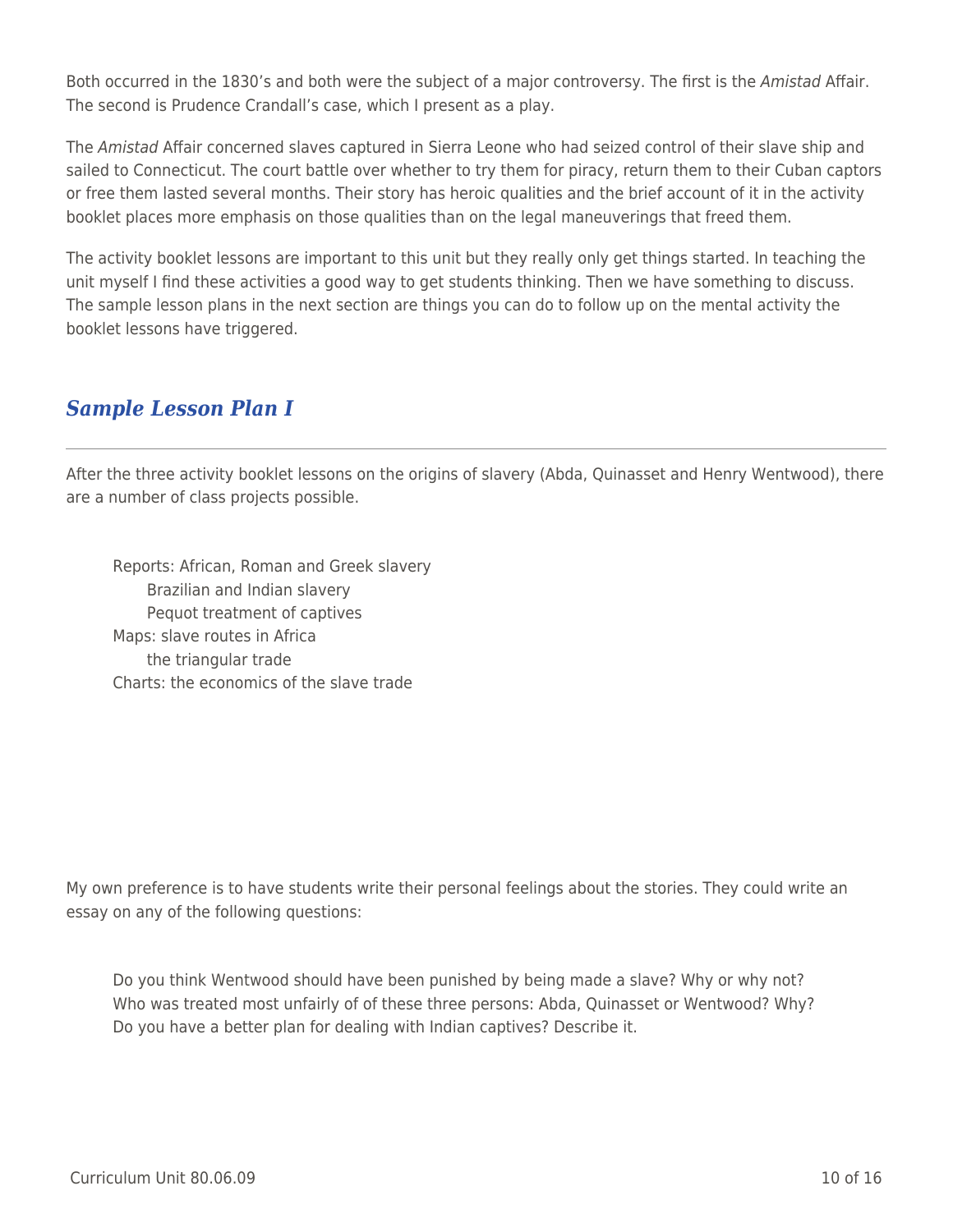As an alternative assignment some children enjoy making comic strip versions of the stories. If you can draw, do your own comic strip on ditto masters and leave the balloons empty for them to fill with dialog.

## *Sample Lesson Plan 2*

A good exercise to follow up the activities on social conditions among pre-Revolutionary slaves is list-making. The lists and their justification can get a good class discussion going.

Station students at the board to write down the items or have each child make a complete list first. Some categories for the lists are:

Things slaves must do Things slaves cannot do that free people can Things slaves can also do that free people can Things slaves don't have to do that free people do Good things about being a slave Bad things about being a slave Good things about owning slaves Bad things about owning slaves

Needless to say, this lesson needs careful controlling, but it can generate a good deal of student interest. Other projects are also possible.

Reports: Southern slavery slave narratives (oral reports on individual slaves) Map: slave population density in Connecticut Chart: slave jobs in Connecticut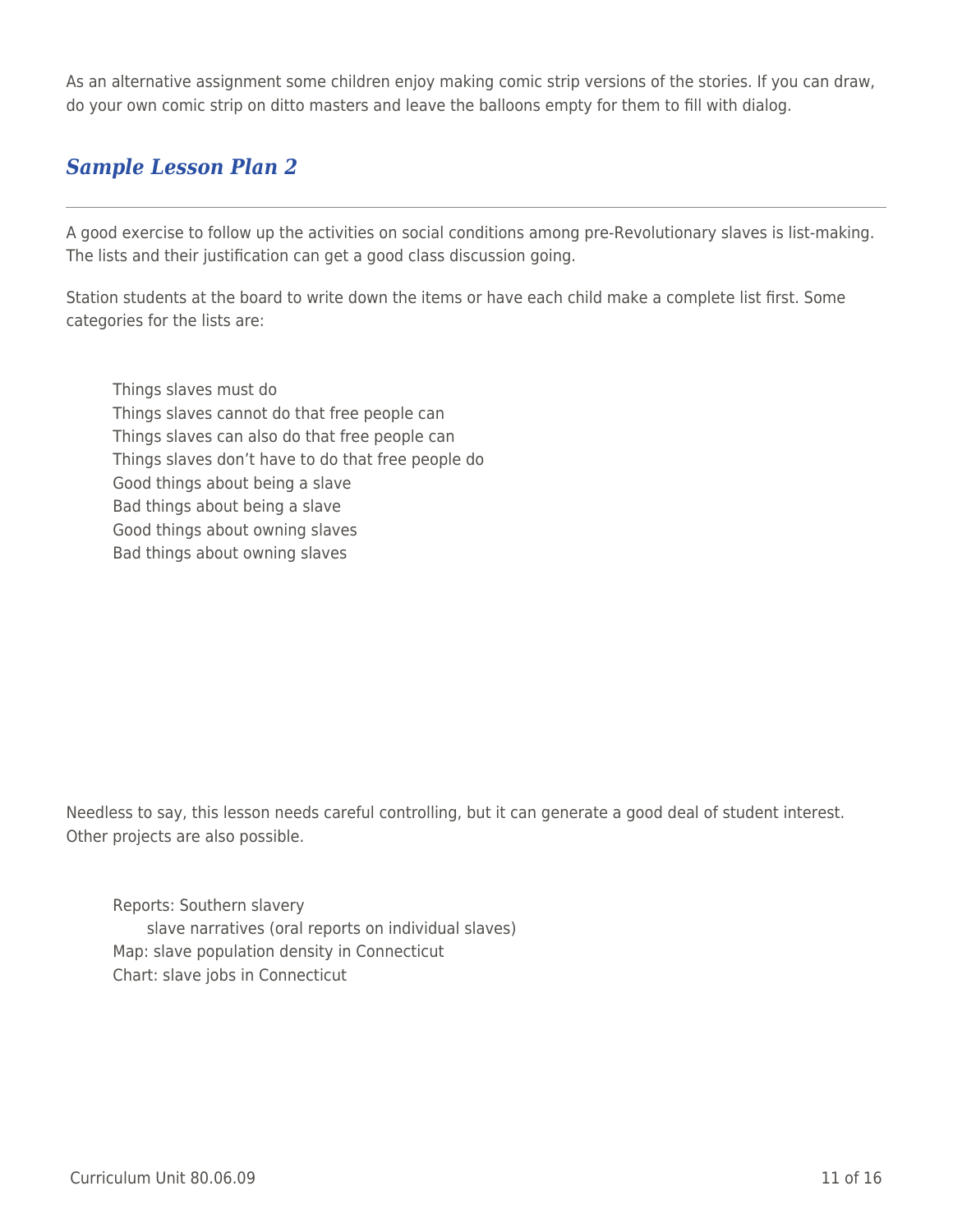### *Sample Lesson Plan 3*

One way of using the sketches of the stories of Black soldiers is to have the students adlib skits on the following situations:

Caesar Stewart signs up in 1775 Gad Asher asks his master to let him join the army Jason Yawpon is told to get ready to leave for the army Jack Arabas argues his case in court James Cromwell surrenders to the Continental Army after deserting the British

Some classes enjoy taping their skits. I don't really understand why, but some students seem more inventive with a microphone in their hand. Students can also work on the following projects:

Reports: soldiers' life in the Continental Army Black soldiers in the British Army \_\_\_\_ Black war heroes Map: battles in which Connecticut Blacks fought

### **Teachers' Bibliography**

Bayliss, John F., ed. Black Slave Narratives . New York: Macmillan, 1970.

This is a nicely organized collection of representative slave narratives which provides a brief and lucid view of slavery from capture in Africa to escape. The narrative of J.W.C. Pennington on pp. 196-221 details his escape from slavery in Maryland and provides interesting background information on a man who later became one of the leaders of Blacks in Connecticut.

Blessingame, John W., ed. Slave Testimony . Baton Rouge, Louisiana: LSU Press, 1977.

A massive, scholarly collection of letters, speeches, interviews and autobiographies of slaves and former slaves, this work also deals mainly with the south. However, pp. 30-46 and 200-204 contain letters and

 $Curir$ iulum Unit 80.06.09  $\qquad$  12 of 16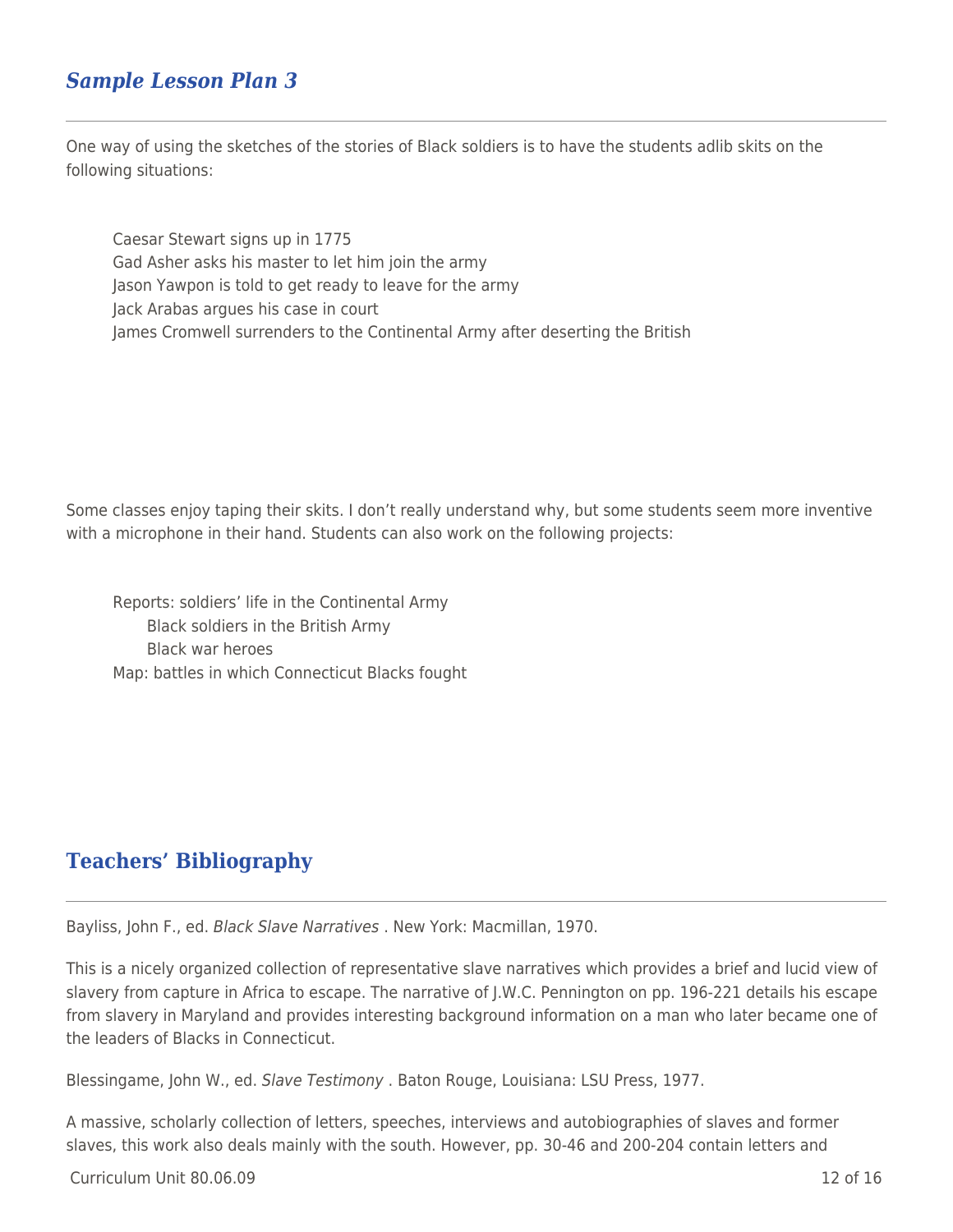interviews concerning the Amistad affair in New Haven. Also, on p. 7 is a letter from one of his former slaves, now in Georgia, appealing to James Hillhouse of Montville, Connecticut.

Cable, Mary. Black Odyssey . New York: Viking, 1971. This is a nicely written, thorough and enjoyable account of the Amistad affair. Although it is probably too dry for most middle school students, excerpts could make good comprehension exercises in reading or social studies classes. Pages 50-55, which contain a synopsis of the prisoners' account, might be useful for this.

Catterall, Helen T., ed. Judicial Cases Concerning American Slavery and the Negro . Volume IV: Cases from the Courts of New England , the Middle States and the District of Columbia . Washington, D.C.: The Carnegie Institution, 1936.

This is a massive work, but easy to use. It is organized by state and then chronologically. The section on Connecticut (pp. 413-447) begins with a concise summary of slavery in Connecticut and includes a number of significant cases in the history of slavery in the state.

Donnan, Elizabeth, ed. Documents Illustrative of the History of the Slave Trade to America . Volume III: New England and the Middle Colonies . New York: Octagon, 1969.

There is little direct material on Connecticut, since the bulk of slave-trading in New England was conducted through Boston and Newport. The material is detailed, not conveniently organized and hard to work with.

Greene, Lorenzo J. The Negro in Colonial New England . New York: Columbia, 1942.

This is a well-documented, well-written book which gives the best general presentation of Blacks' role in Puritan society.

Litwack, Leon. North of Slavery . Chicago: University of Chicago, 1961.

Not centrally concerned with slavery but with free Blacks in the north, Litwack's work was only marginally useful to this unit. It is useful for understanding the abolition and suffrage movements among northern Blacks after slavery in the north was largely abolished.

Mars, James. Life of James Mars, a Slave Born and Sold in Connecticut. Hartford: Case, Lockwood and Co., 1865.

An original narrative, this account is interesting although its abolitionist editors have made it more of a propaganda tract than an autobiography.

Logan, Gwendolyn E. "The Slave in Connecticut During the American Revolution." Connecticut Historical Societ y Bulletin 30:3 (July, 1965), pp. 73-80.

She takes a revisionist tack toward an economic explanation for the gradual emancipation of slaves in Connecticut, but Ms. Logan gives a generally balanced summary of the forces affecting Blacks in Connecticut during the Revolution. White's work is more detailed and more general in scope, but Logan's article is really all one needs to read to get an introduction to the question of the Blacks' role in the war.

MacManus, Edgar J. Black Bondage in the North . Syracuse, N, Y.: Syracuse University Press, 1973.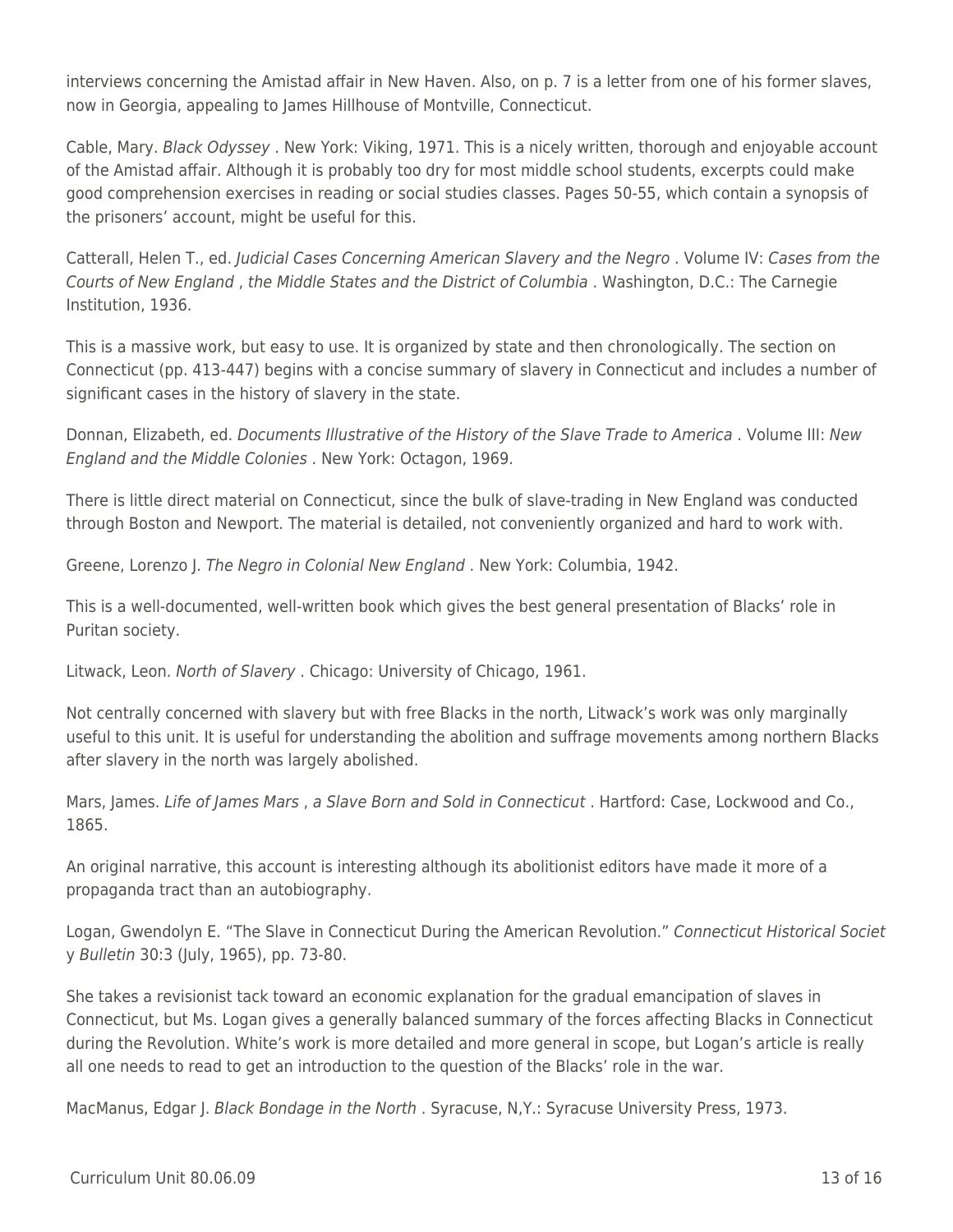This book is less regional than Greene's and it takes a harsher position toward northern society. It is comprehensive, but material on Connecticut is not easy to separate from the essentially broad discussions this book contains. One needs to read the book cover to cover, or at least chapter by chapter. The first six chapters and Chapter Ten add to and give a viewpoint different from that of other accounts. Chapter Ten, on Black resistance, treats a topic that earlier writers gave little attention to.

Mitchell, Mary H. "Slavery in Connecticut and Especially in New Haven." Papers of the New Haven Colony Historical Society Volume X (1951), pp. 286-312.

There is an apologist tone to this article that makes it less than a balanced discussion of the subject. Its main usefulness is its wealth of information on prominent citizens of New Haven who held slaves, and how those slaves were treated.

Quarles, Benjamin. Black Abolitionists . New York: Oxford University Press, 1969.

Although this book covers the entire country and a later period than my unit, I recommend it for several reasons. It gives one a view of Blacks' efforts to secure their own freedom, of the problems emancipation did not solve, and of the development of Black leadership. If nothing else, read the introduction.

Steiner, Bernard C. "History of Slavery in Connecticut." Herbert B. Adams, Ed. Johns Hopkins University Studies : History and Political Science . Eleventh Series, Volumes IX-X. Baltimore: Johns Hopkins Press, 1893.

This is considered one of the basic works of the history of slavery in the north, but it suffers from its bias. Steiner was inclined to view northern slavery as "better" than southern slavery and sought examples to support that opinion. It remains valuable as a legal history of slavery in Connecticut.

Warner, Robert A. "Amos Gerry Beman." Journal of Negro History XXII:2 (April, 1937), pp. 200-221.

Beman was one of the major leaders of Connecticut's Blacks during the mid-nineteenth century, and this is a good brief biography. Warner is inclined to overpraise Beman's moderation on the abolition question, but the account is well-balanced otherwise.

Warner, Robert A. New Haven Negroes : A Social History . New Haven: Yale University Press, 1940.

Warner is a sympathetic writer and his account is a fascinating and very human one. Every teacher in New Haven should read it, if only to improve his or her feeling for the city's problems. It is not directly applicable to this particular unit, but I find it a great help in teaching later units on Connecticut Black history. Where it is particularly valuable is in its detailed economic, geographic and social profiles of one Black community in a Connecticut city.

White, David O. Connecticut ' s Black Soldiers 1775 - 1783 . Chester, Connecticut: Pequot, 1973.

This is an interesting and readable discussion of the impact of the Revolution on Connecticut's Blacks. It is far more detailed than Logan's.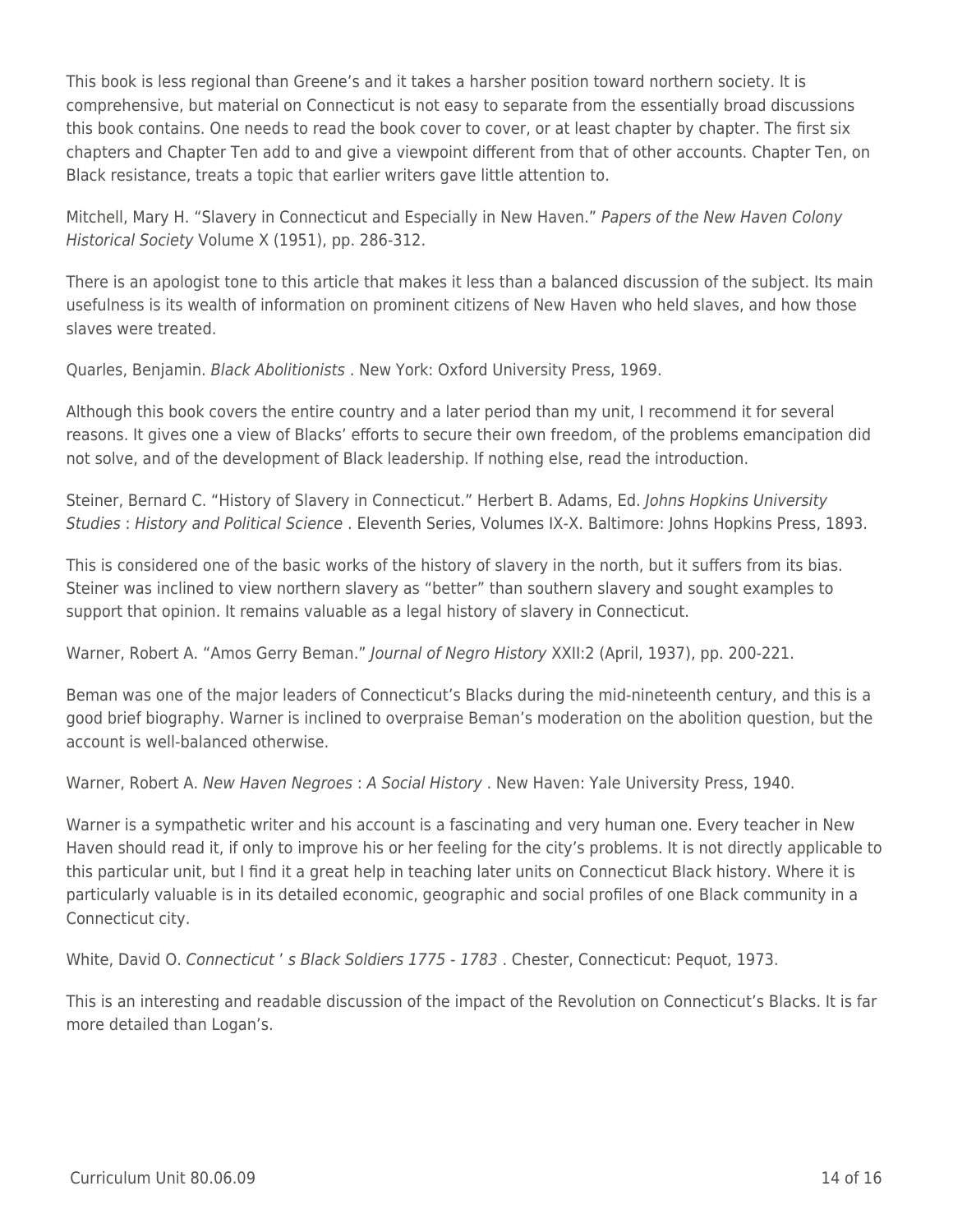### **Students' Bibliography**

Since there is little written for children about slavery in Connecticut, the emphasis of this reading list is on two related topics: slavery elsewhere in America, and society in colonial Connecticut. These books are intended as "outside" or "book report" reading for individual students.

Bacon, Martha. Sophia Scooby Preserved . Atlantic Monthly, 1965.

This is an action-packed story of a young African girl's capture, her slavery in New Haven, her escape and involvement with pirates. Students enjoy it although it is for better readers.

Beyer, Audrey. Dark Venture . 1968.

A twelve-year-old African boy is captured by an enemy tribe and sold into slavery. He ends up the house slave of a rural New England doctor.

Goodman, Walter. Black Bondage : Life of Slaves in the South . Farrar, Straus, Giroux, 1969.

This is a moving history of slave conditions. It is valuable for its many photographs and illustrations.

Henessy, Maurice and E. Sauter, Jr. A Crown for Thomas Peters . Ives Washburn, 1964.

Another adventurous account of a young African's capture, transportation to America and escape. The wrinkle here is his return to Sierra Leone to fight the slave trade.

Lester, Julius. To Be a Slave . Dial, 1968.

This is a skillfully edited collection of slave narratives. Based largely on abolitionist editions of the 1850's and 1860's and on WPA accounts from the 1930's, this book is more accessible to students than Blassingame's book (see teacher's bibliography).

Sterne, Emma Gelders. The Long Black Schooner , Follett, 1968.

Somewhat fictionalized in the beginning, this is nonetheless a well-told account of the Amistad Affair of 1883.

Underwood, Betty. The Tamarack Tree . Houghton-Mifflin, 1971.

Prudence Crandall's story is made exciting by judicious fictionalizing.

Yates, Elizabeth. Amos Fortune , Free Man . Dutton, 1950.

This is the account of a New Hampshire slave who worked for a tanner until he could purchase his freedom at the age of fifty-nine. As a free man he continued as a tanner and was treated as a respected local citizen.